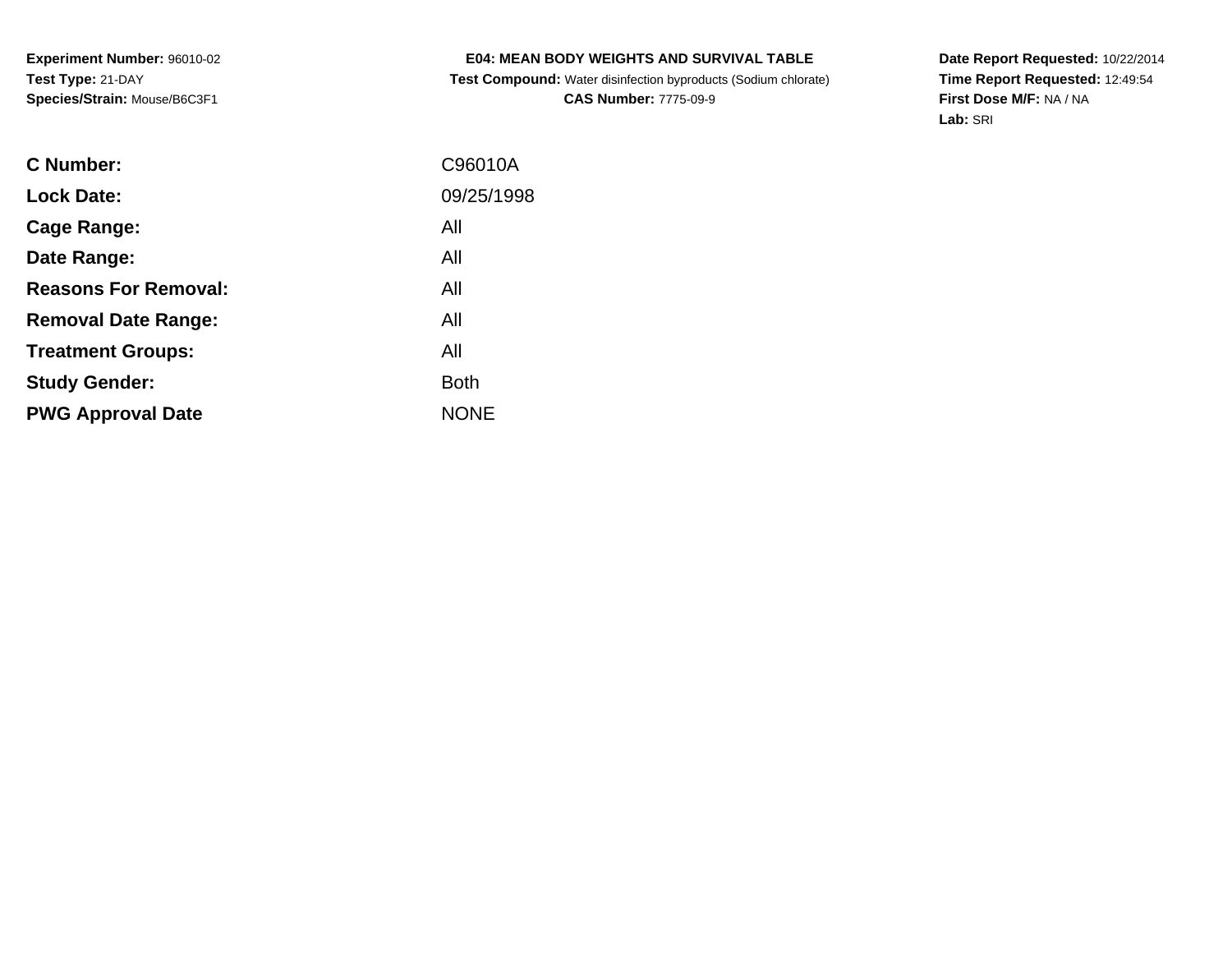**Test Compound:** Water disinfection byproducts (Sodium chlorate)

**CAS Number:** 7775-09-9

**Date Report Requested:** 10/22/2014**Time Report Requested:** 12:49:54**First Dose M/F:** NA / NA**Lab:** SRI

#### **MALE**

| <b>DAY</b>                | 0 MG/L |    |       | <b>125 MG/L</b> |    |      | <b>250 MG/L</b>     |    |      | <b>500 MG/L</b>     |    |
|---------------------------|--------|----|-------|-----------------|----|------|---------------------|----|------|---------------------|----|
|                           | WT(g)  | N  | WT(g) | % OF CNTL N     |    |      | $WT(g)$ % OF CNTL N |    |      | $WT(g)$ % OF CNTL N |    |
|                           | 24.5   | 10 | 24.2  | 99.0            | 10 | 24.4 | 99.7                | 10 | 23.9 | 97.7                | 10 |
| 8                         | 26.1   | 10 | 25.9  | 99.3            | 10 | 26.1 | 100.0               | 10 | 26.4 | 101.0               | 10 |
| 15                        | 27.7   | 10 | 28.0  | 101.0           | 10 | 28.0 | 101.2               | 10 | 28.0 | 100.9               | 10 |
| <b>TERM</b><br><b>SAC</b> | 29.8   | 10 | 29.8  | 100.2           | 10 | 30.0 | 100.8               | 10 | 29.8 | 100.0               | 10 |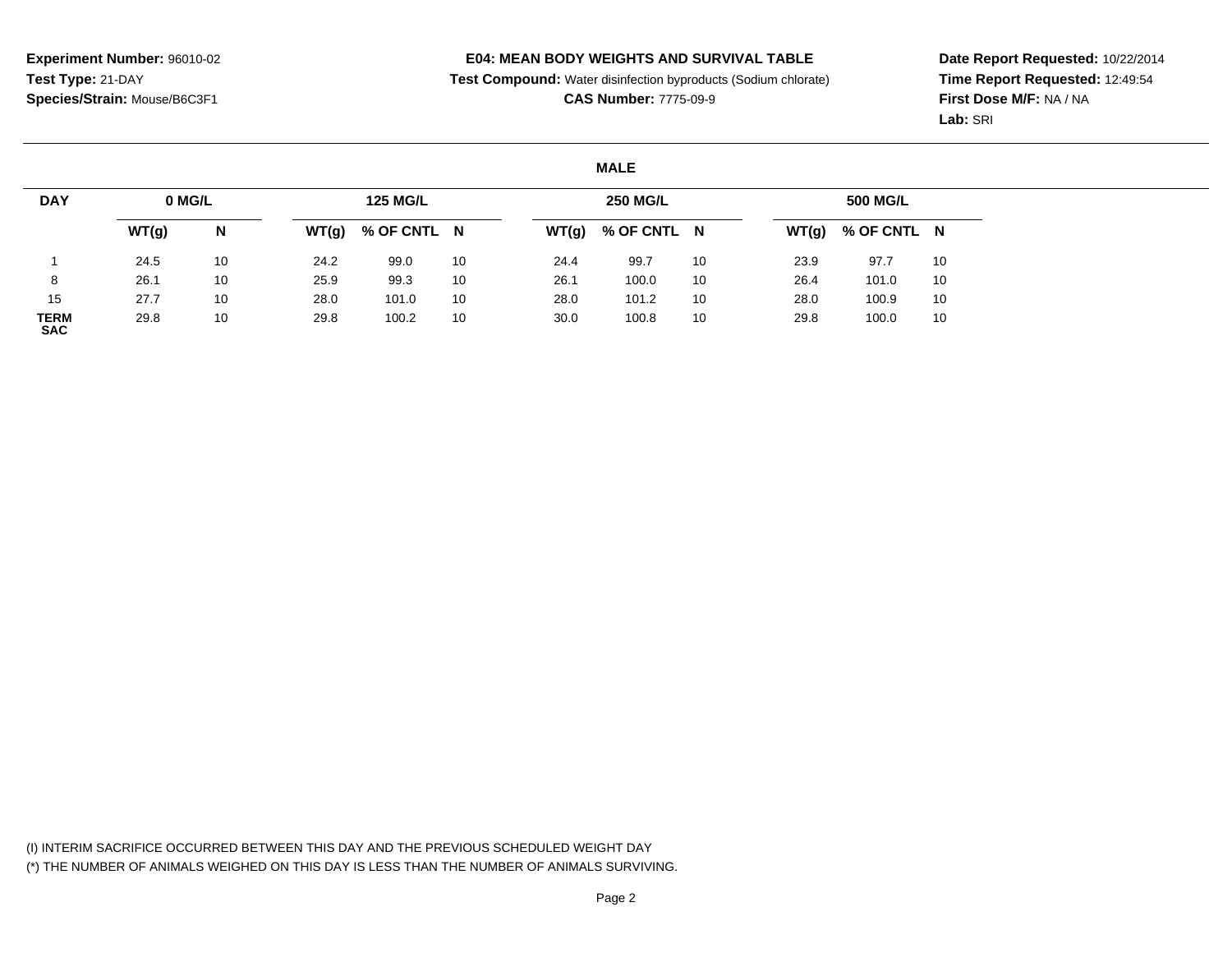**Test Compound:** Water disinfection byproducts (Sodium chlorate)

**CAS Number:** 7775-09-9

**Date Report Requested:** 10/22/2014**Time Report Requested:** 12:49:54**First Dose M/F:** NA / NA**Lab:** SRI

#### **MALE**

| <b>DAY</b>                |       | 1000MG/L    |    |       | 2000MG/L    |    |
|---------------------------|-------|-------------|----|-------|-------------|----|
|                           | WT(g) | % OF CNTL N |    | WT(g) | % OF CNTL N |    |
|                           | 24.2  | 98.9        | 10 | 24.3  | 99.4        | 10 |
| 8                         | 25.8  | 98.8        | 10 | 25.9  | 99.4        | 10 |
| 15                        | 27.5  | 99.1        | 10 | 27.9  | 100.6       | 10 |
| <b>TERM</b><br><b>SAC</b> | 29.8  | 100.2       | 10 | 30.2  | 101.4       | 10 |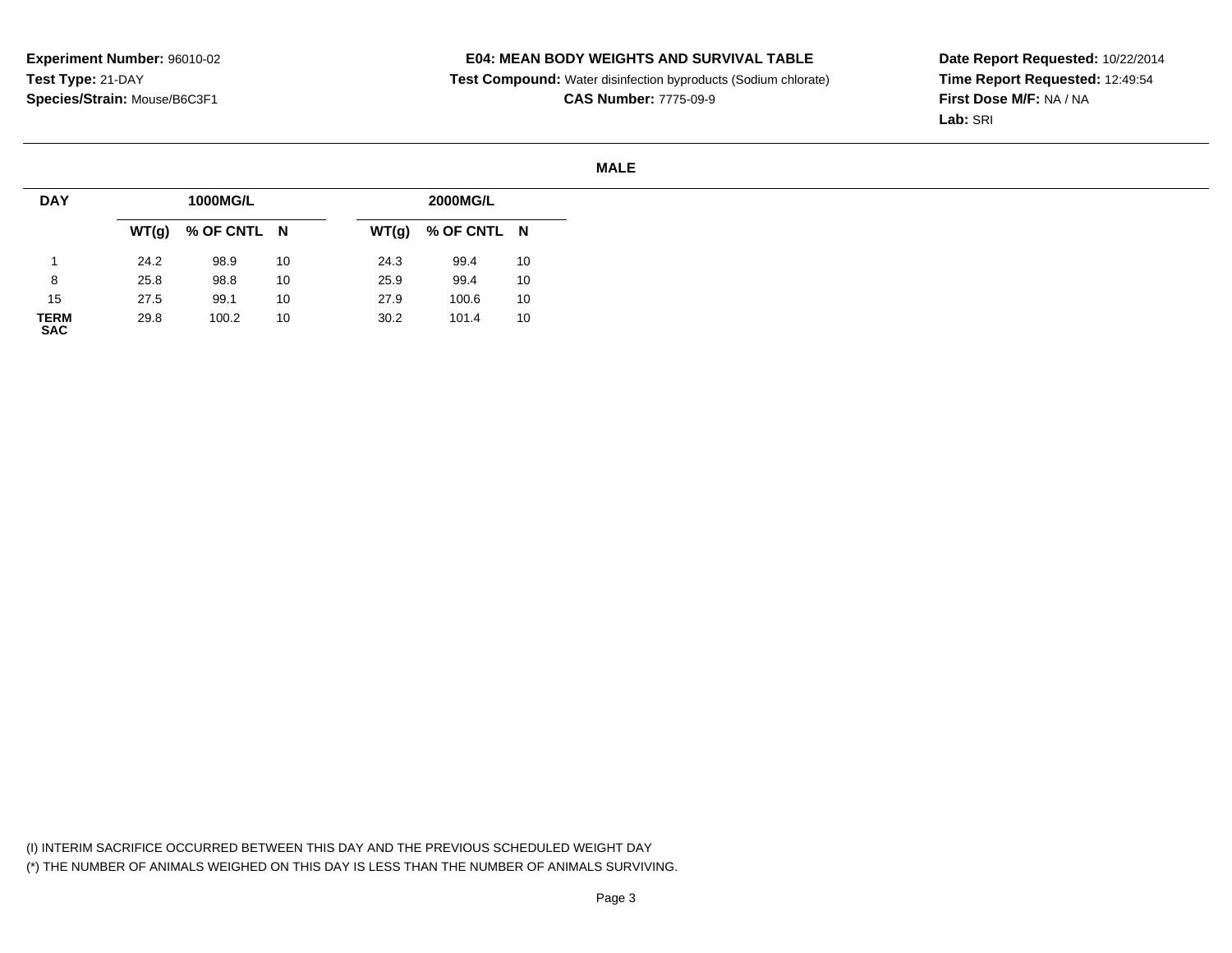**Experiment Number:** 96010-02**Test Type:** 21-DAY**Species/Strain:** Mouse/B6C3F1

## **E04: MEAN BODY WEIGHTS AND SURVIVAL TABLE**

 **Test Compound:** Water disinfection byproducts (Sodium chlorate)**CAS Number:** 7775-09-9

\*\*\*END OF MALE DATA\*\*\*

**Date Report Requested:** 10/22/2014**Time Report Requested:** 12:49:54**First Dose M/F:** NA / NA**Lab:** SRI

(I) INTERIM SACRIFICE OCCURRED BETWEEN THIS DAY AND THE PREVIOUS SCHEDULED WEIGHT DAY(\*) THE NUMBER OF ANIMALS WEIGHED ON THIS DAY IS LESS THAN THE NUMBER OF ANIMALS SURVIVING.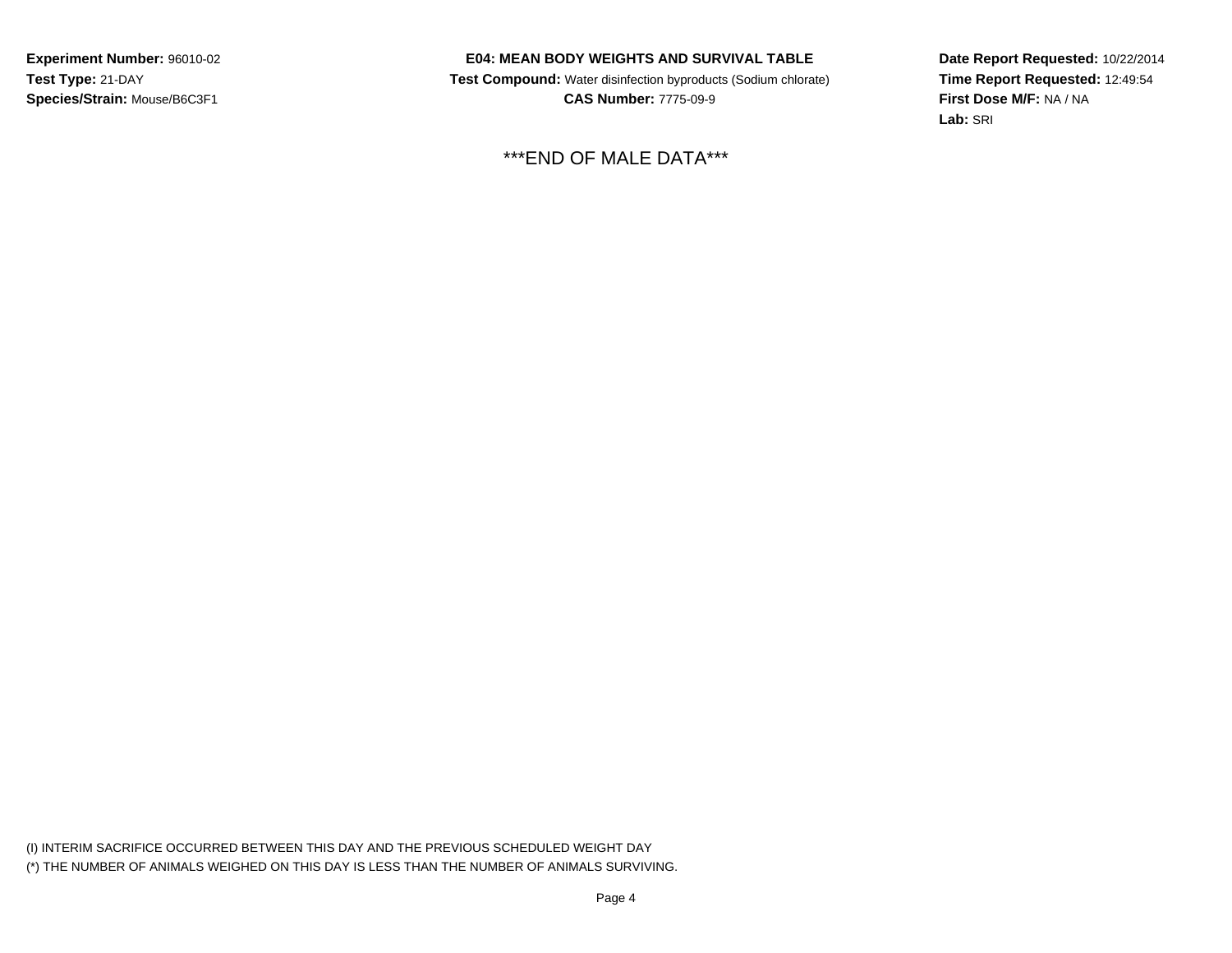**Test Compound:** Water disinfection byproducts (Sodium chlorate)

**CAS Number:** 7775-09-9

**Date Report Requested:** 10/22/2014**Time Report Requested:** 12:49:54**First Dose M/F:** NA / NA**Lab:** SRI

#### **FEMALE**

| <b>DAY</b>                | 0 MG/L |    |       | <b>125 MG/L</b> |    |       | <b>250 MG/L</b> |    |      | 500 MG/L            |    |
|---------------------------|--------|----|-------|-----------------|----|-------|-----------------|----|------|---------------------|----|
|                           | WT(g)  | N  | WT(g) | % OF CNTL N     |    | WT(g) | % OF CNTL N     |    |      | $WT(g)$ % OF CNTL N |    |
|                           | 19.1   | 10 | 18.9  | 99.2            | 10 | 18.8  | 98.6            | 10 | 19.1 | 100.4               | 10 |
| 8                         | 19.6   | 10 | 19.4  | 99.1            | 10 | 18.9  | 96.3            | 10 | 19.4 | 99.1                | 10 |
| 15                        | 21.3   | 10 | 21.3  | 100.2           | 10 | 20.9  | 98.2            | 10 | 20.4 | 96.1                | 10 |
| <b>TERM</b><br><b>SAC</b> | 22.8   | 10 | 22.8  | 100.0           | 10 | 23.0  | 101.1           | 10 | 22.5 | 98.7                | 10 |

(I) INTERIM SACRIFICE OCCURRED BETWEEN THIS DAY AND THE PREVIOUS SCHEDULED WEIGHT DAY(\*) THE NUMBER OF ANIMALS WEIGHED ON THIS DAY IS LESS THAN THE NUMBER OF ANIMALS SURVIVING.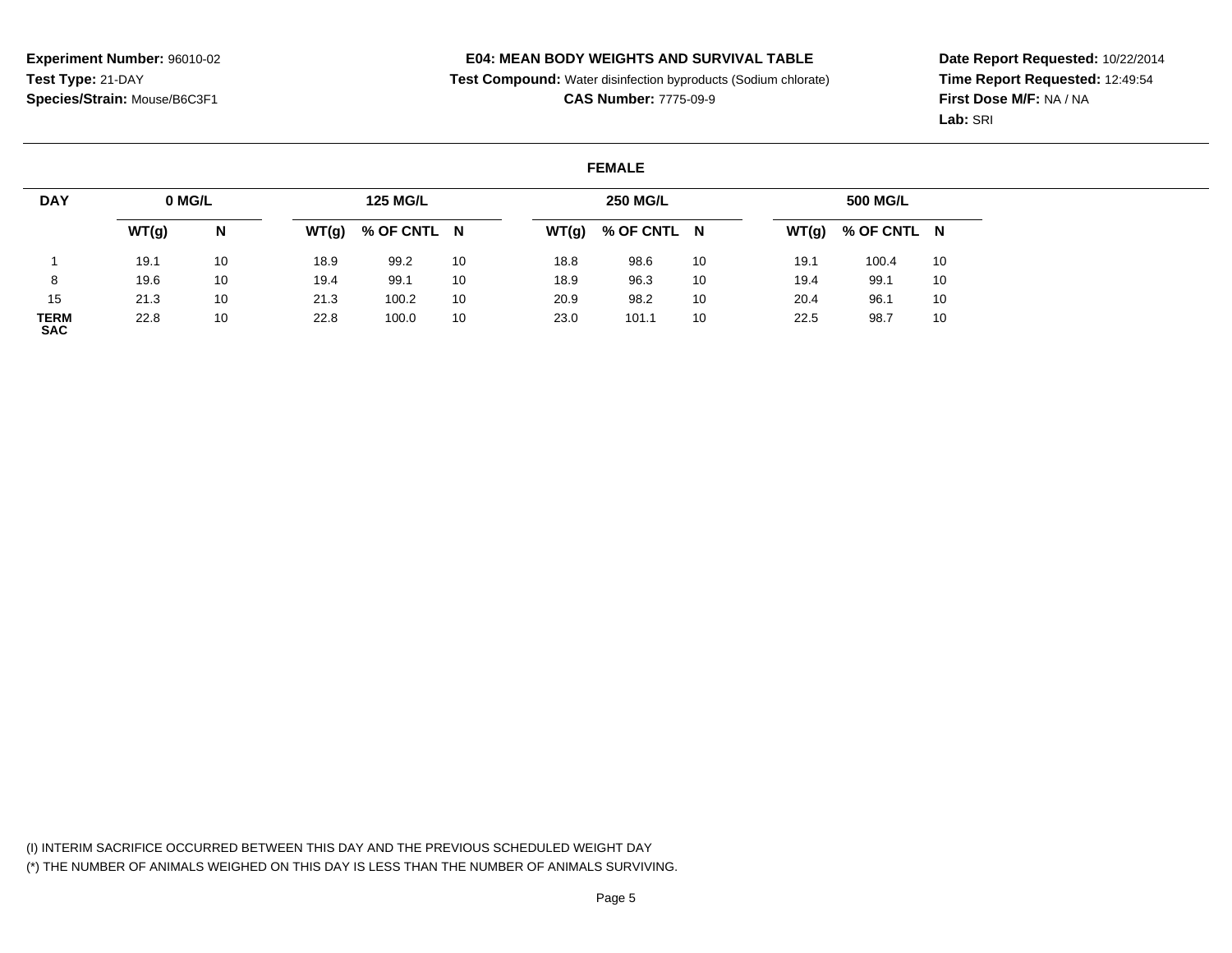**Test Compound:** Water disinfection byproducts (Sodium chlorate)

**CAS Number:** 7775-09-9

**Date Report Requested:** 10/22/2014**Time Report Requested:** 12:49:54**First Dose M/F:** NA / NA**Lab:** SRI

#### **FEMALE**

| <b>DAY</b>          |      | 1000MG/L            |    |      | <b>2000MG/L</b>     |    |
|---------------------|------|---------------------|----|------|---------------------|----|
|                     |      | $WT(g)$ % OF CNTL N |    |      | $WT(g)$ % OF CNTL N |    |
|                     | 19.0 | 99.8                | 10 | 18.3 | 96.2                | 10 |
| 8                   | 19.6 | 99.8                | 10 | 18.8 | 95.6                | 10 |
| 15                  | 21.1 | 99.2                | 10 | 20.7 | 97.2                | 10 |
| <b>TERM<br/>SAC</b> | 23.4 | 102.7               | 10 | 22.6 | 99.3                | 10 |